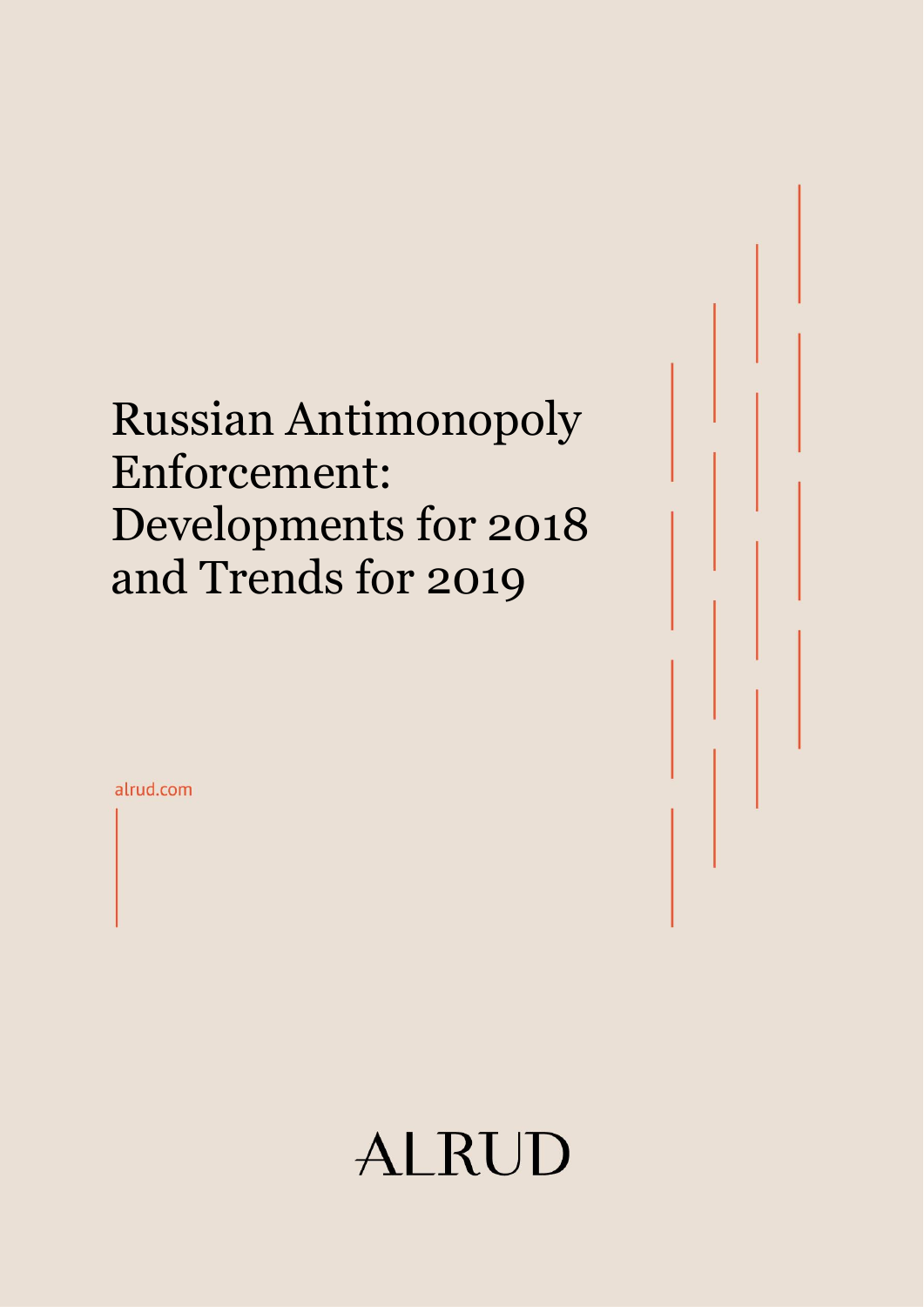### Framework

Undoubtedly, antimonopoly legislation and enforcement in Russia have overcome significant changes within the recent few years. Please find below descriptions of several trends that we consider to be the most important and challenging.

## 1. Antimonopoly regulation of digital markets

The digital economy emerged due to the development of modern information technologies that maximized the role of information as a market-development resource. Development of the digital economy is a priority for the Russian government. For instance, a number of general strategies aimed at development of digital economy were adopted in  $2017<sup>1</sup>$ . New economic reality requires modernization of antimonopoly legislation in the digital context becoming one of the main topics for discussions among the Russian authorities and professional community.

That trend affected the contents of the "National Plan for promotion of competition in the Russian Federation for 2018-2020" enacted by the President's Order No. 618, dated December 21, 2017. In particular, among the main objectives of the Russian national policy for promotion of competition, the National Plan lists "improvement of antimonopoly regulation within the development of the digital economy and its globalization, in order to effectively suppress transnational antimonopoly violations and to enhance competitiveness of the Russian companies in global markets".

Following the National Plan, FAS Russia, in collaboration with antimonopoly experts and Skolkovo Institute, produced the draft package of amendments to the Russian Competition Law concerning antimonopoly regulation of digital economy (so-called "Fifth Antimonopoly Package"). In spring 2018, the bill was presented for public discussion. Its main provisions cover:

- $\blacksquare$  Lifting restrictions in IP usage<sup>2</sup>;
- Adapting current merger control procedure to specifics of digital markets;
- Reconsidering the existing procedure for the establishment of dominant position of companies in the markets, considering the specifics of digital markets, taking into account network effects and influence of big data on competition in Russia;
- Possibility of compulsory licensing in case of non-fulfilment of FAS Russia's IP-related remedies/prescriptions, issued as a result of merger control analysis of transactions.

Amendments are still under discussion and there are no guarantees that all of them will be finally adopted. However, approaches laid the foundation for the "Fifth Antimonopoly Package" had been already tested by FAS Russia in recent cases associated with digital challenges. Examples include merger control cases (Uber/Yandex, Bayer/Monsanto) and cases on antimonopoly violations (abuse of dominant position by Google, coordination of resellers via pricing algorithms by LG Electronics RUS, a number of cases regarding cartels on auctions concluded between several competitors using "*auction robots*"). Each of these cases revealed the gaps in the Competition Law and triggered the necessity for particular amendments.

Above we described principal directions of the "Fifth Antimonopoly Package" and additional important details of the proposed amendments will also be outlined below.

## 2. New approaches to market analysis and merger control

Quite recently, FAS Russia faced the need to adapt existing market analysis and merger control procedures to the new market reality. It was triggered by a number of global transactions in innovative digital markets. FAS Russia concluded that big data and network

effects should also be estimated as a factor of market power. As a result, the antimonopoly authority elaborated special remedies to prevent restriction of competition in the considered area.

 $\overline{a}$ 

<sup>1</sup>*For example, "Strategy for development of information society in Russia for 2017-2030", Program "Digital economy in the Russian Federation", etc.*

<sup>2</sup>*Currently, IP rights fall within an exemption and are not regulated by antimonopoly legislation.*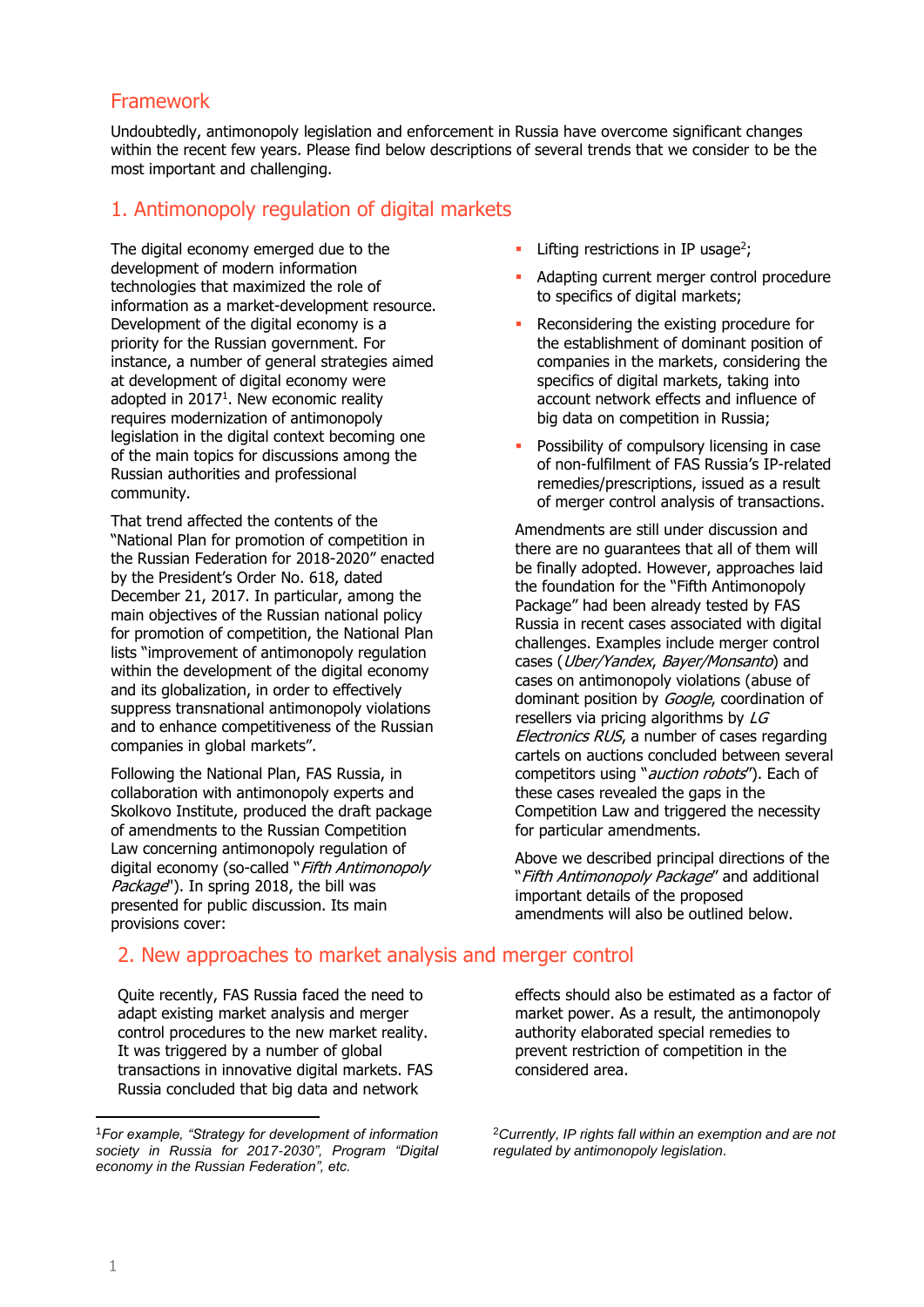For example, in *Bayer/Monsanto* case, FAS Russia applied a new method for analysis of the effects of the transaction on the markets, having stressed several times that the transaction had actually nothing to do with the markets where the parties did have overlaps in Russia (as in "traditional" approach) and even on a global scale, but it was about knowledge, innovations, terms for further development of the agro-industrial complex for future decades.

To mitigate the revealed concerns, the antimonopoly authority decided to use a set of entirely platforms, algorithms and technologies possessed by both companies, enabling them to influence the market conditions, create entrance barriers to other participants and dictate new legal mechanisms such as (i) transfer of technologies, instead of traditional behavioral or structural remedies and (ii) institute of independent trustees to monitor transfer of technologies and obligations imposed on the parties.

The next example is *Uber/Yandex* case where FAS Russia considered the transaction between two main taxi aggregators in the Russian market and issued a conditional decision. Although taxi aggregators do not render transport services as such, they organize trips by connecting drivers with passengers and have serious market power, due to amount of drivers and users of their apps. Therefore, in this case FAS Russia estimated network effects<sup>3</sup> as a factor of market power of the parties to the transaction.

Following practical challenges of enforcement practice, a number of initiatives for the merger control regulation within the "Fifth" Antimonopoly Package" were elaborated:

 Transaction volume exceeding RUB 7 billion (approx. EUR 95 million / USD 113 million) as an additional threshold, triggering merger control clearance in Russia. It would let FAS Russia control transactions of small market players with significant digital assets and IP rights that may affect competition;

- Powers of FAS Russia to prolong the review period for complicated transactions for up to 5 years, upon the consent of the Russian Government, and to suspend the review period for up to 9 months, for provision of additional information/ documents, or the receipt of expert opinion(s);
- Opportunity for the parties to suggest commitments<sup>4</sup> for consideration of FAS Russia;
- Powers of FAS Russia to prolong the review period for implementing preliminary conditions<sup>5</sup> by the parties up to 3 years, upon the consent of the Russian Government;
- Introduction of "trustee" institute as an authorized third party monitoring and ensuring the most efficient implementation of FAS Russia's preliminary conditions/prescription/remedies (analogous to the European "trustee")<sup>6</sup>;
- Introduction of an institute of "findings of fact" and case hearings for merger control cases (that is currently used only with respect to cases on antimonopoly violations).

Professional community and government officials are now actively debating the amendments suggested. There are no guarantees that all of them will be adopted exactly in this version; however, we presume that the main line would be preserved.

It is also important to emphasize that FAS Russia intends to improve the quality of its decisions through conducting market analysis and more in-depth review of almost all transactions. This is only an internal FAS Russia initiative, but this trend could already be observed in practice and potentially might affect the term for consideration of some transactions.

 $\overline{a}$ 

<sup>&</sup>lt;sup>3</sup>It is proposed to define network effects as 'dependence' of customer value of the product on (i) a number of network users (direct network effects), or (ii) increase of customer value for one network group, in the case of increase of a number of network users of another network group and vice-versa (indirect network effects/network externalities)'.

<sup>4</sup>*Only in case of extraordinary prolongation of the review period upon the consent of the Russian Government.*

<sup>5</sup>*Preliminary conditions are imposed by FAS Russia and should be fulfilled before clearance.*

<sup>6</sup>*The concept has already been tested by FAS Russia when considering Bayer/Monsanto transaction, in which National Research University of the Higher School of Economics had been appointed as a party monitoring implementation of the remedies imposed by FAS Russia.*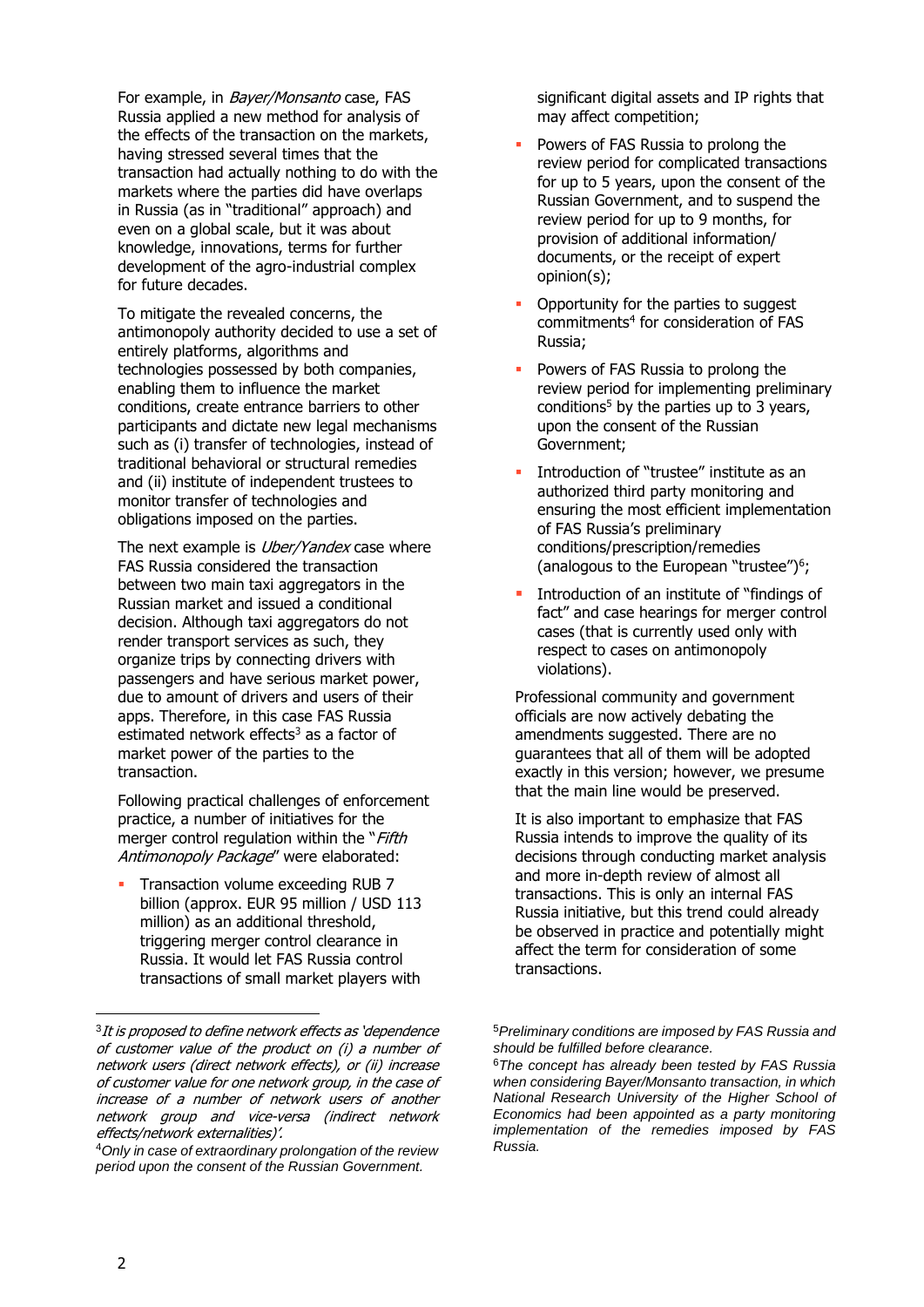## 3. Restriction of IP rights to promote competition

Even within preparation of the "Fourth" Antimonopoly Package", FAS Russia raised the question of excluding IP rights from the list of exemptions from the Competition Law, but that initiative was not supported by business, experts and other agencies. However, emergence of digital markets and recent cases provided that initiative with a new strong profile.

Firstly, FAS Russia considers that big data about customers, products and technologies collected by huge IT companies (e.g. Google, Yandex, etc.) create significant entry barriers for their competitors and potentially could restrict competition. Therefore, FAS Russia is elaborating the mechanisms to minimize anticompetitive effects of abuse of dominant positions by the companies holding substantial volumes of big data.

Secondly, FAS Russia wants to reconfirm its powers to issue merger control remedies requiring from the parties to provide/transfer their intellectual property in the Competition Law. The non-discriminatory transfer of IP to certain technologies and data to Russian

market participants has already been tested by FAS Russia when employing technology transfer approach in Bayer/Monsanto transaction in order to support the competition in Russia.

In the "Fifth Antimonopoly Package" FAS Russia proposed that, for the cases when an entity does not fulfill such preliminary conditions, FAS Russia will not clear the transaction. Non-fulfillment of remedies after closing will trigger a lawsuit from FAS Russia, seeking to allow the use of intellectual property of the violator by third parties, to ensure competition in the market.

Thus, the "*Fifth Antimonopoly Package*" says that, in certain cases, intellectual property of the parties to the transaction, despite the existing IP protection, may be transferred to their competitors in order to ensure competition in the corresponding markets. However, currently FAS Russia is planning to use this mechanism mainly while assessing pharmaceutical markets (in particular, with regard to life-saving medicines).

## 4. Stimulation of foreign investments to the Russian Federation

#### 4.1 10 years of application of the Strategic Investments Law: general overview

This year marks the first decade of application of the Strategic Investments Law. According to FAS Russia and the Government Commission for Control over the Foreign Investments (the "Government Commission"), over the previous 10 years the Government Commission reviewed 229 notifications of foreign investors for acquisition of Russian strategic companies, and only 13 of them had been rejected, due to the threats for Russian national defense and state security. Due to this, FAS Russia, which acts as an information and analytical center for the Government Commission, emphasizes its significant contribution to the development of the favorable investment climate in Russia.

The combined statistics for 2015-2017, prepared by the Russian Central Bank and FAS Russia, shows that 43.6% of the total amount of foreign direct investments to Russia, for that period, were attracted via the

transactions cleared by the Government Commission, under the Strategic Investments Law.

This is more than USD 28 billion in monetary terms. The most popular strategic industries for foreign investments, in the 2015-2017 period, were extraction of mineral resources from the subsoil plots of federal importance, natural monopolies in transport sector and rendering services in Russian seaports. The most popular jurisdictions where the foreign investors of 2015-2017 had been registered were Cyprus, the United Arab Emirates and Singapore.

#### 4.2 Modernization of strategic investments regulation in favor of foreign investors

The law enforcement practice showed that amendments to the Strategic Investments Law, introduced in 2017, led to a number of difficulties hindering foreign investments to the Russian economy. In particular, there was no clear regulation for the process and timing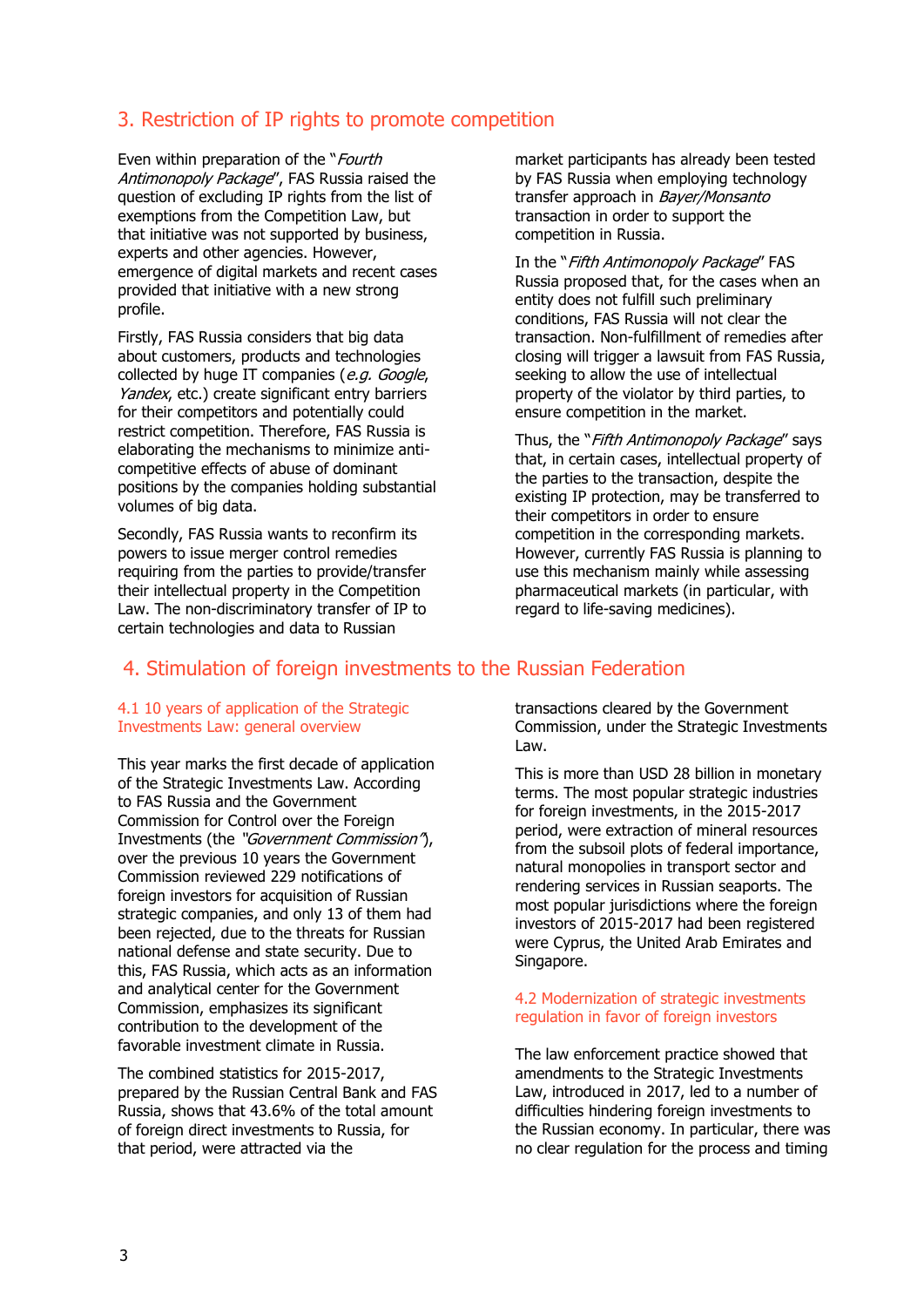of making the decision by the Chairman of the Government Commission, to bring a transaction that formally does not fall within the scope of the Strategic Investments Law for the Government Commission's review.

Moreover, previous amendments as of July 2017 to the Strategic Investments Law prohibited offshore companies from acquiring control Russian strategic companies and other restrictions imposed on them that were previously applicable only to public investors (foreign states and international organizations). In practice, those amendments caused a number of difficulties impeding the flow of foreign investments into the Russian economy.

In order to remove these barriers, preventing foreign investments from the Russian economy, FAS Russia established formal procedure and timing for extraordinarily bringing formally "*non-strategic transactions*"

## 5. Active de-cartelization of the Russian economy

The President and the Russian Government pay special attention to the problem of cartelization of the Russian economy, as it leads to considerable damage and prevents further economic growth. Due to this, we may observe that counteraction against anticompetitive agreements (cartels) strengthened significantly and FAS Russia has elaborated a number of initiatives in this regard, mostly related to tightening liability and more close cooperation with other law enforcement agencies during investigations.

The following developments should be outlined:

 The Russian President suggested setting up a special commission, comprising officials from FAS Russia, Ministry of Internal Affairs, Federal Security Service, Investigative Committee and General Prosecutor's Office for coordination of activities on combatting cartels. Cartels are often revealed in connection with other white-collar criminal investigations such as bribery, misappropriation, fraud, etc. More close cooperation could help the authorities to share information and evidence, and to use expertise of each other to conduct investigations efficiently. FAS Russia is also planning to gain access to the evidence

for the Government Commission's review by decision of its Chairman (Russian Prime Minister). Moreover, FAS Russia drafted and promoted the law cancelling the special regulation of offshore companies introduced in 2017 and provided for a new concept of "companies, which do not disclose information on their beneficiaries, beneficiary owners and controlling persons" instead. According to the amendments, the legal status of the nondisclosing companies is similar to the status of public investors (foreign states and international organizations) subject to stricter regulation and lower thresholds, prescribed by the Strategic Investments Law.

At the same time, amendments are generally aimed at liberalization of access of foreign investments to strategic sectors of the Russian economy and at making strategic clearance process more clear and comfortable.

collected by other law enforcement bodies that may contain signs of antimonopoly violations.

- Moreover, it is proposed to amend Article 178 of the Russian Criminal Code<sup>7</sup>. FAS Russia claims that the amendments should facilitate charging companies' officials with criminal liability. In particular, FAS Russia proposes to introduce liability for shareholders, top managers and members of the board of directors in order to stimulate them to ensure antimonopoly compliance and prevent violations from their side. It is proposed to substantially increase terms of imprisonment and criminal fines for cartels, as well as to introduce additional punishment in the form of confiscation of property, money and valuables received from the cartel (at present, such a penalty is not provided).
- Statistics for the last few years shows an increasing number of criminal cases investigated involving the signs of cartel, and we expect the trend to continue. This is an important development taking into account that before 2014 there was no substantial relevant practice in the lawmaking process.

<sup>&</sup>lt;sup>7</sup> This Article provides for criminal liability for cartels.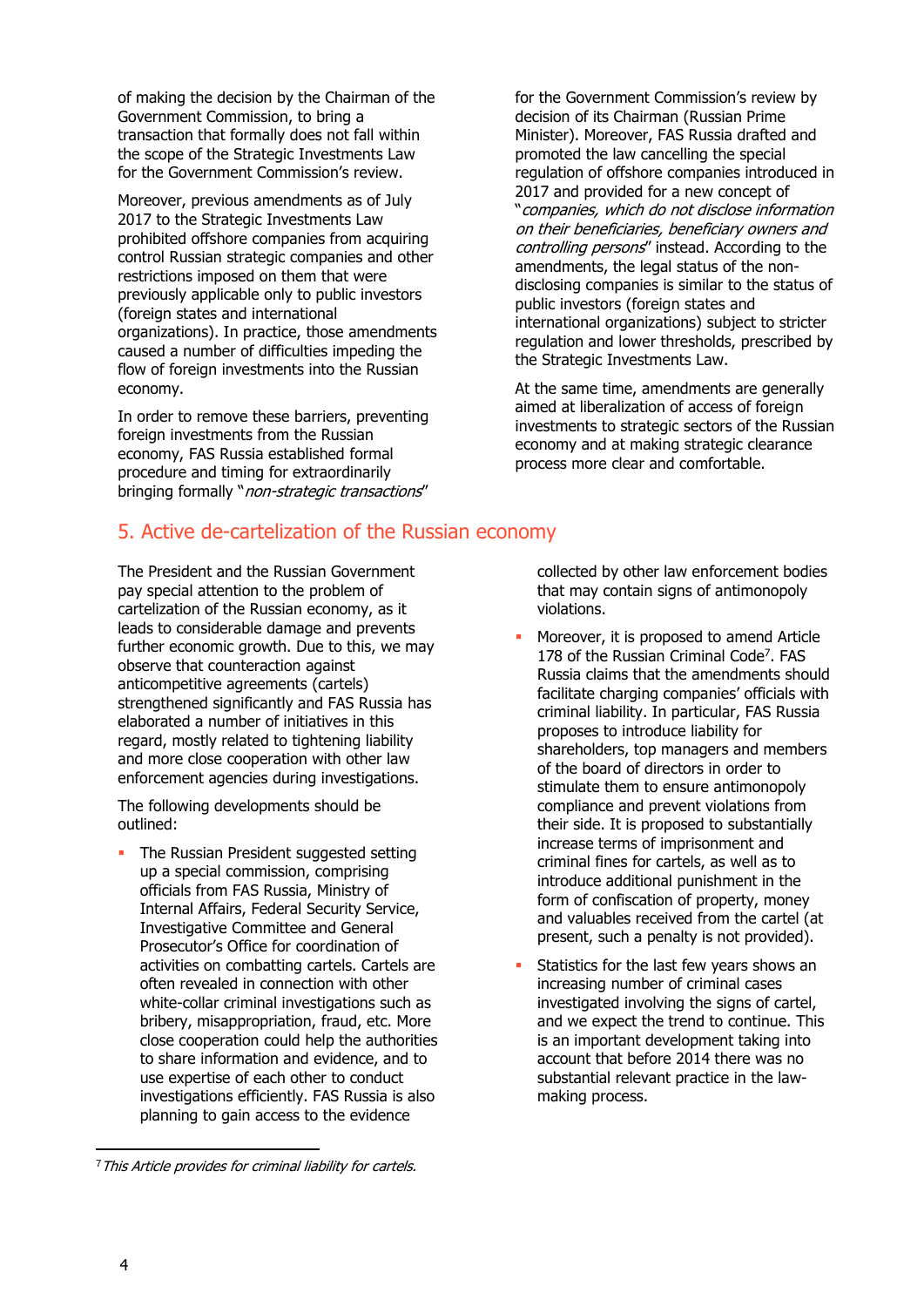- **FAS Russia elaborated a bill on toughening** administrative liability for "cartel recidivism/relapse". According to this bill, repeated participation or entry into cartel agreements could result in imposition of a double the amount of the turnover fine, provided for by the current legislation.
- FAS Russia also prepared draft amendments introducing a turnover fine for obstruction at FAS Russia's inspections. If the draft is adopted, the fine for a legal entity could be up to 0.5% of the sum of the total annual turnover of the company

### 6. Enhancing role of antimonopoly compliance in Russia

Undeveloped antimonopoly compliance is one of the main reasons of antimonopoly violations in Russia. Moreover, it hinders the growth of national economy substantially. Due to this, following the global trends of the introduction and development of antimonopoly compliance and in pursuance of the "National Plan for promotion of competition in the Russian Federation for 2018-2020", FAS Russia prepared a draft law on antimonopoly compliance. Earlier, in 2016, FAS Russia had already tried to promote the role of compliance by legislative measures, but the draft was criticized by the authorities and did not receive adequate support.

The current draft provides definition of the term "antimonopoly compliance" that is understood as a "set of legal and organizational measures envisaged by the internal act of the business entity ... and aimed at complying with the requirements of the antimonopoly legislation and preventing antimonopoly violations".

that obstruct inspections (currently, the administrative fine for this violation is quite insignificant). This draft is also informally called the "Lenovo draft" as it has been triggered by the harsh actions of Lenovo's Moscow office, resisting the dawn raid conducted by FAS Russia.

Therefore, we recommend paying more attention to elaboration and development of efficient systems of antimonopoly compliance for the companies operating in the Russian markets.

According to the current draft, introduction of antimonopoly compliance will become mandatory for state and local government bodies, but voluntary for business. FAS Russia will only set a number of standards with respect to internal acts of business entities establishing antimonopoly compliance systems.

However, some incentives are proposed to encourage business entities to elaborate and introduce antimonopoly compliance systems. The main incentive is mitigation of administrative punishment for antimonopoly violations committed by companies with enacted antimonopoly compliance systems. In particular, the amount of an administrative fine imposed is proposed to be reduced by one-eighth in case of existence of an antimonopoly compliance. However, existence of antimonopoly compliance will not lead to full exemption from administrative liability for violations.

## 7. Cooperation of Antimonopoly Authorities within the Eurasian Economic Union (EEU) and BRICS

Taking into account globalization, the EEU is an important platform for cooperation of antimonopoly authorities of the EEU member states within conducting cross-border antimonopoly investigations and clearance of global transactions. In particular, FAS Russia aims to use more often the following cooperation tools provided by the EEU Treaty:

- Notifying of the antimonopoly authority of another EEU member state of the fact of an investigation, or merger control proceedings, that may affect the interests of the relevant state;
- Requesting information/conduct of particular procedural actions with respect to the entities active in the territory of the relevant EEU member state;
- Coordinating antimonopoly enforcement policy of the EEU member states with respect to particular entities from the non-EEU countries, whose actions may affect competition in the EEU;
- Requesting process of antimonopoly enforcement proceedings against entities, active in the territory of another EEU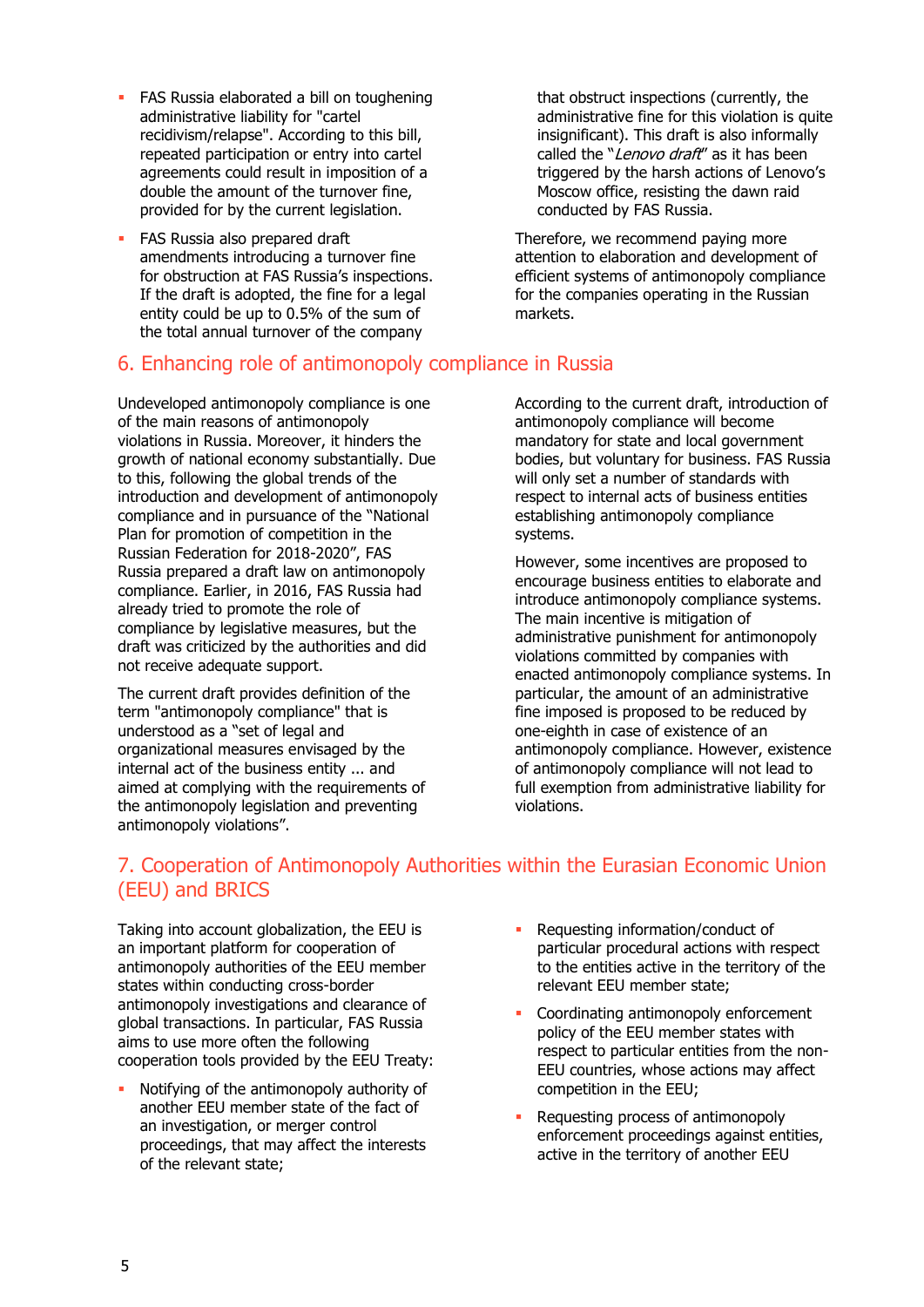member state and committing antimonopoly violations, which negatively affect competition in the territory of the applicant.

There are already some examples of the EEU antimonopoly investigations that resulted in holding the companies liable (Caterpillar case, NMLK case), and some of them are still ongoing (*Philips case*, etc.) for the breach of the EEU treaty.

Moreover, FAS Russia emphasizes separately its intention to use waivers more broadly, among the EEU antimonopoly authorities. In case of issuance of waivers by companies to the competition authorities, commercially sensitive information/trade secrets etc. are no longer treated as confidential by the relevant authorities specified in waivers. This allows the authorities to cooperate closely and exchange their experience within merger control cases and antimonopoly investigations. FAS Russia used waivers while reviewing Uber/Yandex transaction for consultations with antimonopoly authorities of Belarus and Kazakhstan, Bayer/Monsanto transaction for consultations with antimonopoly authorities of BRICS countries and EU.

Finally, the EEU is already used as a platform to promote the draft "Convention on combating cartels" and "Tools for international cooperation of competition authorities to combat anticompetitive cross-border business practices and abuses of transnational

corporations". If these documents are ratified by the majority of countries, the background for global cooperation of antimonopoly authorities worldwide will be created.

Cooperation of antimonopoly authorities takes place not only within the EEU, but also within the framework of BRICS. For instance, recently the Head of FAS Russia Mr. Igor Artemiev, following negotiations with President of CADE (Brazil), proposed establishment of the expert center for cooperation between the competition authorities of the BRICS countries (hereinafter – the "Center") based at the Russian National Research University of the Higher School of Economics in Moscow.

The Center will have a small staff, consisting of specialists from the competition authority and prominent scholars from large foreign universities. The Center shall monitor major M&A transactions and elaborate common approaches to their assessment. Moreover, the Center shall support information exchange between the competition authorities while considering multinational transactions. The special attention of the Center shall be dedicated to the transactions implemented on IT markets.

The establishment of the Center reflects the willingness of the BRICS countries to harmonize approaches and to expand analytical capabilities.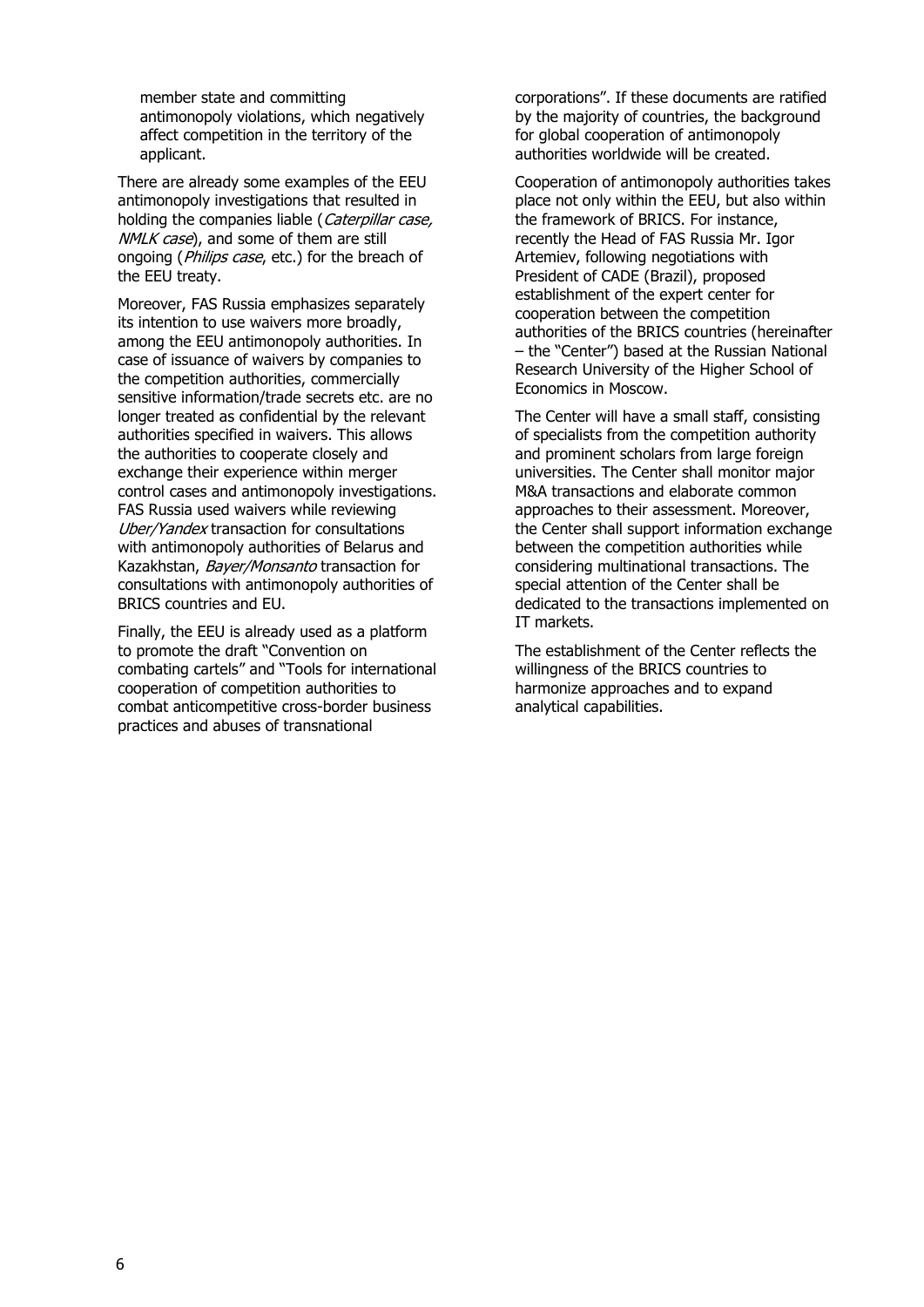## Key contacts



Vassily Rudomino

Senior Partner, Head of the Practice

Ranked in Chambers Europe, Chambers Global, Legal 500, Best Lawyers, Who's Who Legal.

E: vrudomino@alrud.com



German Zakharov Partner

Ranked in Chambers Europe, Legal 500, Best Lawyers, Who's Who Legal.

E: gzakharov@alrud.com